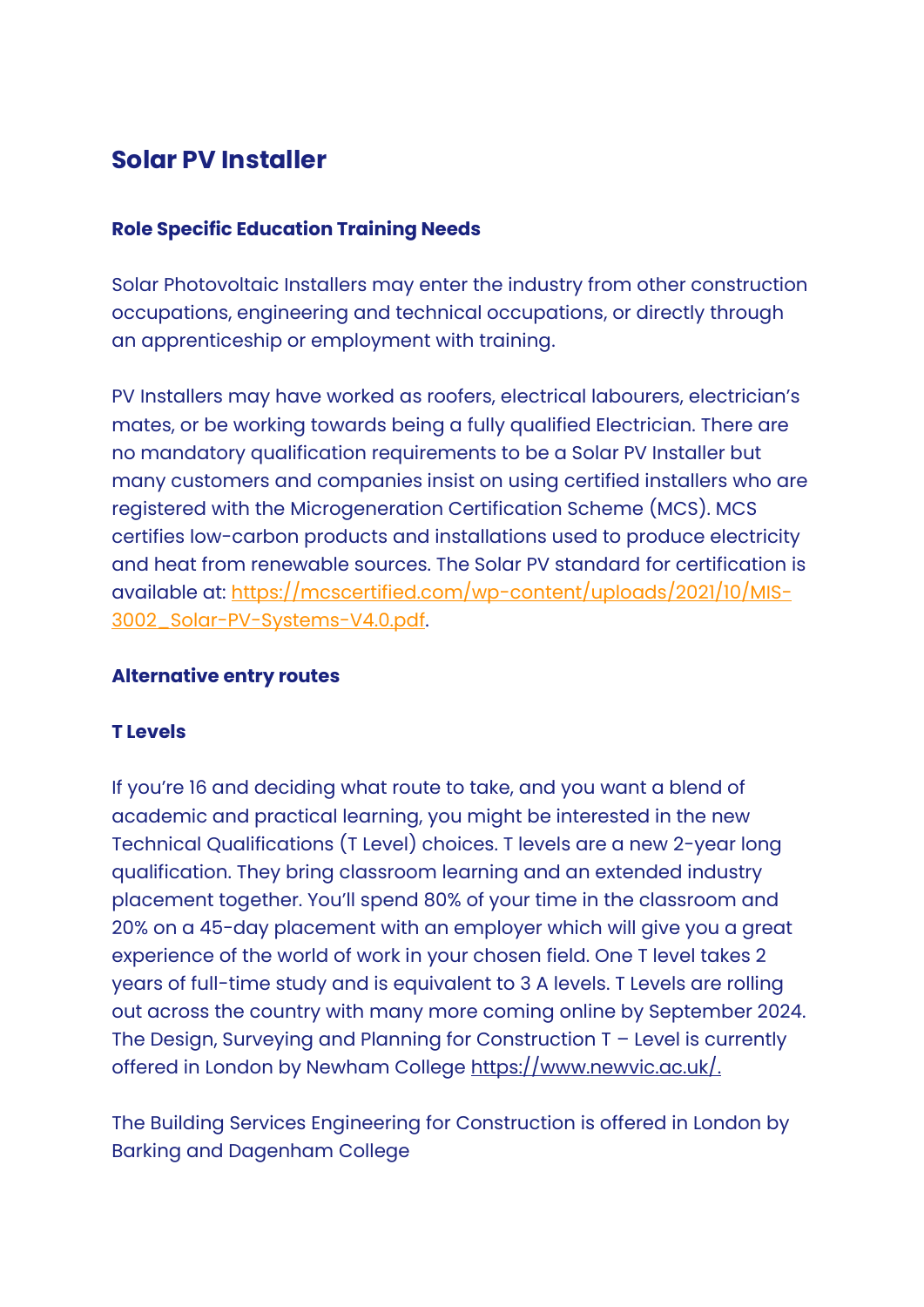[https://www.barkingdagenhamcollege.ac.uk.](https://www.barkingdagenhamcollege.ac.uk/)

Other colleges across London will begin to offer these courses from September 2022.

You can search for a relevant T Level delivered in your location here: [https://www.tlevels.gov.uk/students/find?Postcode=&ShouldSearch=True&](https://www.tlevels.gov.uk/students/find?Postcode=&ShouldSearch=True&SearchedQualificationId=48&TotalRecordCount=22&SelectedQualificationId=0) [SearchedQualificationId=48&TotalRecordCount=22&SelectedQualificationI](https://www.tlevels.gov.uk/students/find?Postcode=&ShouldSearch=True&SearchedQualificationId=48&TotalRecordCount=22&SelectedQualificationId=0)  $d=0$ .

# **Vocational Qualifications**

There are various vocational qualifications that you can take at school or college to help you gain entry into this occupation. Make sure you choose a qualification that will give you good options in the future. You will need to check what the qualification qualifies you to do.

MCS states the following qualifications can help an employer determine competency, so you might consider one of these qualifications if you want a career as a solar PV Installer, or your employer may send you on one of these courses to help you gain recognition. Make sure you understand the entry requirements or pre-requisites for these courses.

Level 3 Award in the Installation and Maintenance of Small Scale Solar Photovoltaic Systems (IMSSSPV) - offered by LCL Awards, BPEC, EAL and City & Guilds:

- [https://eal.org.uk/quals-finder/qualifications/2640-eal-level-3](https://eal.org.uk/quals-finder/qualifications/2640-eal-level-3-award-in-the-installation-of-small-scale-solar-photovoltaic-systems) [award-in-the-installation-of-small-scale-solar-photovoltaic](https://eal.org.uk/quals-finder/qualifications/2640-eal-level-3-award-in-the-installation-of-small-scale-solar-photovoltaic-systems)[systems.](https://eal.org.uk/quals-finder/qualifications/2640-eal-level-3-award-in-the-installation-of-small-scale-solar-photovoltaic-systems)
- [https://lclawards.co.uk/qualifications/rqf/lcl-awards-level-3](https://lclawards.co.uk/qualifications/rqf/lcl-awards-level-3-award-in-the-installation-and-maintenance-of-small-scale-solar-photovoltaic-systems/) [award-in-the-installation-and-maintenance-of-small-scale-solar](https://lclawards.co.uk/qualifications/rqf/lcl-awards-level-3-award-in-the-installation-and-maintenance-of-small-scale-solar-photovoltaic-systems/)[photovoltaic-systems/.](https://lclawards.co.uk/qualifications/rqf/lcl-awards-level-3-award-in-the-installation-and-maintenance-of-small-scale-solar-photovoltaic-systems/)
- [http://bpec.org.uk/wp-content/uploads/2018/01/QUALIFICATION-](http://bpec.org.uk/wp-content/uploads/2018/01/QUALIFICATION-GUIDE-L3-Photovoltaic.pdf)[GUIDE-L3-Photovoltaic.pdf.](http://bpec.org.uk/wp-content/uploads/2018/01/QUALIFICATION-GUIDE-L3-Photovoltaic.pdf)
- [https://www.cityandguilds.com/qualifications-and](https://www.cityandguilds.com/qualifications-and-apprenticeships/building-services-industry/electrical-installation/2399-installation-service-and-maintenance-of-environmental-technology-systems#tab=information)[apprenticeships/building-services-industry/electrical-](https://www.cityandguilds.com/qualifications-and-apprenticeships/building-services-industry/electrical-installation/2399-installation-service-and-maintenance-of-environmental-technology-systems#tab=information)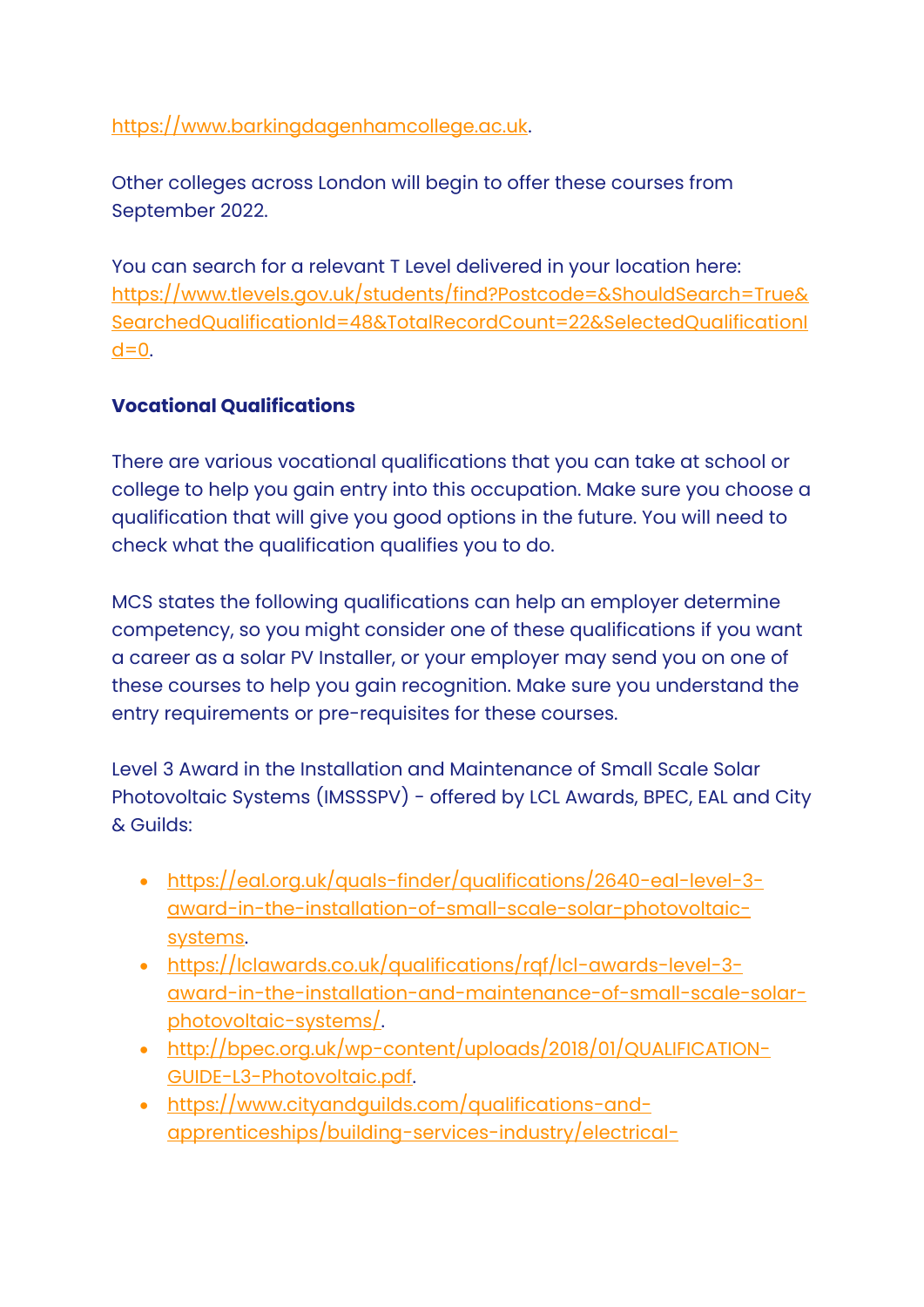[installation/2399-installation-service-and-maintenance-of](https://www.cityandguilds.com/qualifications-and-apprenticeships/building-services-industry/electrical-installation/2399-installation-service-and-maintenance-of-environmental-technology-systems#tab=information)[environmental-technology-systems#tab=information.](https://www.cityandguilds.com/qualifications-and-apprenticeships/building-services-industry/electrical-installation/2399-installation-service-and-maintenance-of-environmental-technology-systems#tab=information)

These are only a few of the vocational qualifications on offer in this area.

# **Apprenticeships**

Apprenticeships are a common and popular route to take at age 16, 18 or older. This is because during your apprenticeship you are employed and earn a wage while you study to learn your profession. There are many apprenticeships relevant to this occupation at Level 2 or 3. Your employer will help you decide which one is right for you depending on your career aspirations, or you could look for an employer who offers the apprenticeship you wish to take.

## **Career Prospects and Progression**

After gaining experience in solar PV installation you may wish to progress your career by becoming a fully qualified Electrician. There are a number of ways to do this explained here at the electrical careers website: <https://www.electricalcareers.co.uk/joining-the-industry/training-routes/>

This explains the different requirements in each of the UK nations. For England and London, the routes to becoming a fully qualified Electrician are:

#### **Route 1**

[https://www.electricalcareers.co.uk/wp-content/uploads/2020/08/TESP-](https://www.electricalcareers.co.uk/wp-content/uploads/2020/08/TESP-England-Route-1-Apprenticeship.pdf)[England-Route-1-Apprenticeship.pdf.](https://www.electricalcareers.co.uk/wp-content/uploads/2020/08/TESP-England-Route-1-Apprenticeship.pdf)

#### **Route 2**

[https://www.electricalcareers.co.uk/wp-content/uploads/2020/08/TESP-](https://www.electricalcareers.co.uk/wp-content/uploads/2020/08/TESP-England-Route-2-Full-Time-Education-14-19.pdf)[England-Route-2-Full-Time-Education-14-19.pdf.](https://www.electricalcareers.co.uk/wp-content/uploads/2020/08/TESP-England-Route-2-Full-Time-Education-14-19.pdf)

## **Route 3**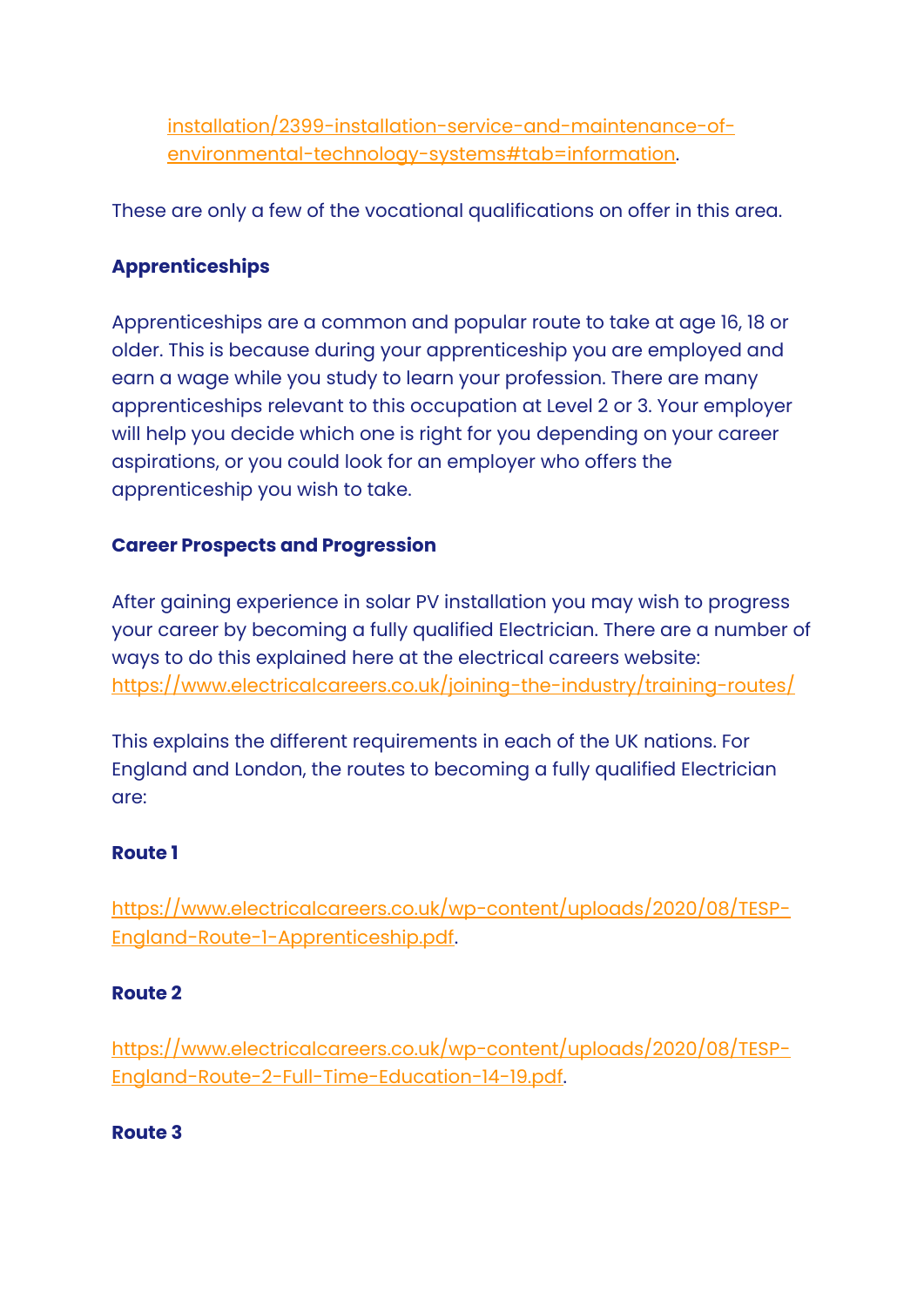[https://www.electricalcareers.co.uk/wp-content/uploads/2020/08/TESP-](https://www.electricalcareers.co.uk/wp-content/uploads/2020/08/TESP-England-Route-3-Self-Funded.pdf)[England-Route-3-Self-Funded.pdf.](https://www.electricalcareers.co.uk/wp-content/uploads/2020/08/TESP-England-Route-3-Self-Funded.pdf)

# **Route 4**

[https://www.electricalcareers.co.uk/wp-content/uploads/2020/08/TESP-](https://www.electricalcareers.co.uk/wp-content/uploads/2020/08/TESP-England-Route-4-Experienced-Worker-Assessment.pdf)[England-Route-4-Experienced-Worker-Assessment.pdf](https://www.electricalcareers.co.uk/wp-content/uploads/2020/08/TESP-England-Route-4-Experienced-Worker-Assessment.pdf)

All these routes will prepare you to undertake the correct version of the mandatory professional assessment known as the AM2 from the NET. NET stands for National Electrotechnical Training (NET) and it is a registered UK charity that owns, manages and develops End Point Assessments and Assessments of Occupational Competence for the electrotechnical industry: [https://www.netservices.org.uk/candidate-guidance/.](https://www.netservices.org.uk/candidate-guidance/)

There is a lot of information about how to be an electrician, so it is important to get the right advice from industry bodies such as [https://www.the-esp.org.uk.](https://www.the-esp.org.uk/)

The Electrotechnical Skills Partnership (TESP) is a not-for-profit industry partnership formed by the Electrical Contractors' Association (ECA), Joint Industry Board (JIB), National Electrotechnical Training (NET), SELECT and Unite the Union to support electrotechnical employers to develop and drive the industry's skills agenda.

## **Skills Needed**

- Knowledge of building and construction.
- Good product knowledge.
- Electrical / technical knowledge.
- The ability to work at height.
- Good attention to detail.
- Patience and the ability to remain calm in stressful situations.
- Ability to work well with others.
- Excellent customer service skills.

# **Number Employed (UK)**